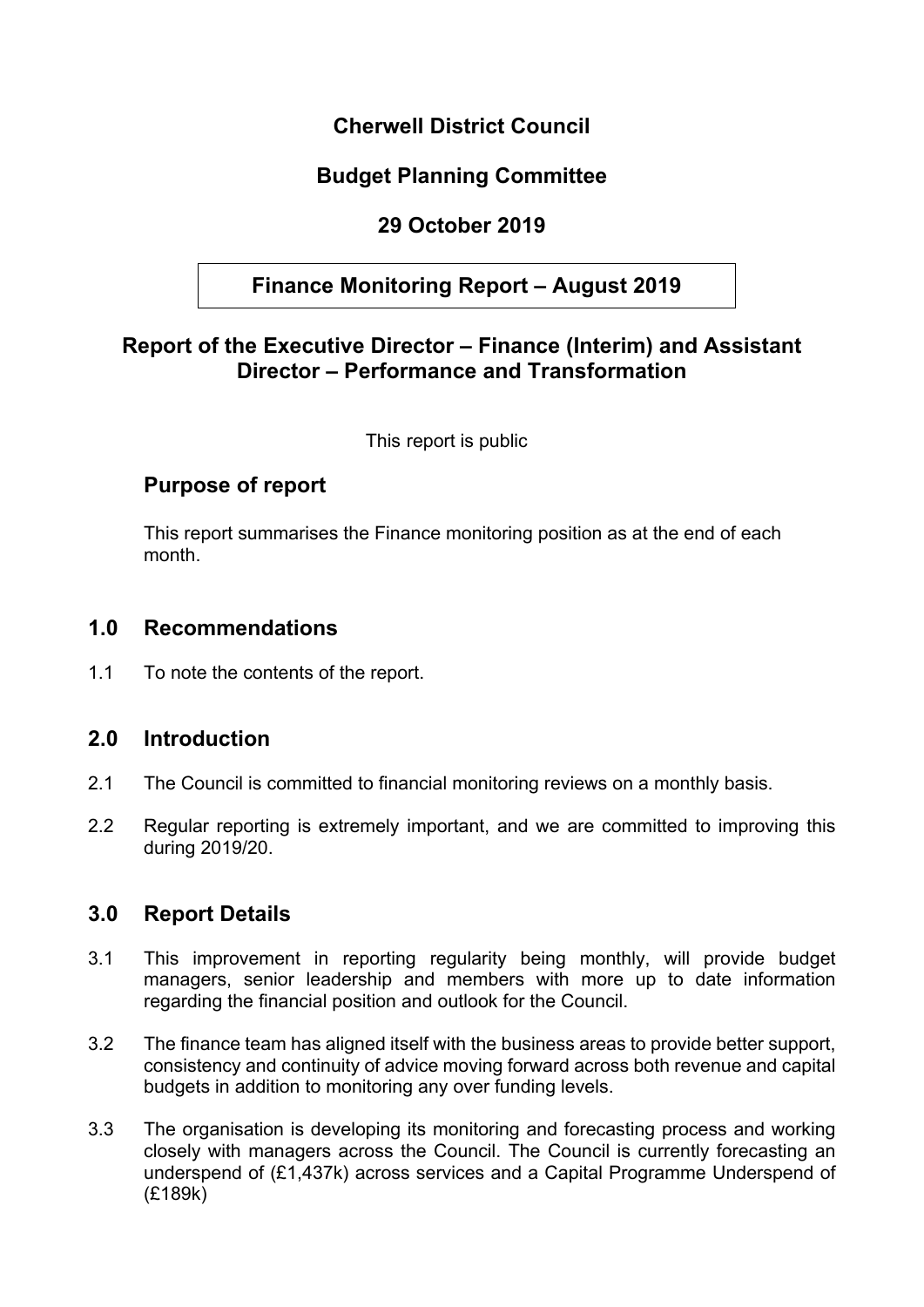3.4 The Council will continue to challenge its forecasts and highlight risk areas as soon as possible. We will monitor and review existing costs and income to identify any further savings and efficiencies which would support the Council in managing its current position.

## **4.0 Conclusions and Reasons for Recommendations**

4.1 It is recommended that the contents of the report are noted.

# **5.0 Consultation**

5.1 The report sets out performance, risk and financial information from the previous month and as such no formal consultation on the content or recommendation is required.

## **6.0 Alternative Options and Reasons for Rejection**

6.1 This report sets out the performance against the 2019/20 plan. As this is a monitoring report, no further options have been considered. However, members may wish to request that officers provide additional information.

## **7.0 Implications**

#### **Financial and Resource Implications**

7.1 There are no direct financial implications arising directly from the production of this report. The output from this report is being incorporated into the budget setting processes that is hand at the moment.

Comments checked by: Dominic Oakeshott, Assistant Director of Finance 01295 227943 [Dominic.Oakeshott@cherwell-dc.gov.uk](mailto:Dominic.Oakeshott@cherwell-dc.gov.uk)

#### **Legal Implications**

7.2 There are no legal implications arising directly from this report.

Comments checked by: Richard Hawtin, Team Leader: Non-contentious, 01295 221695 [richard.hawtin@cherwell-dc.gov.uk](mailto:richard.hawtin@cherwell-dc.gov.uk)

#### **Risk Management**

7.3 There are no risk management implications directly arising from this report.